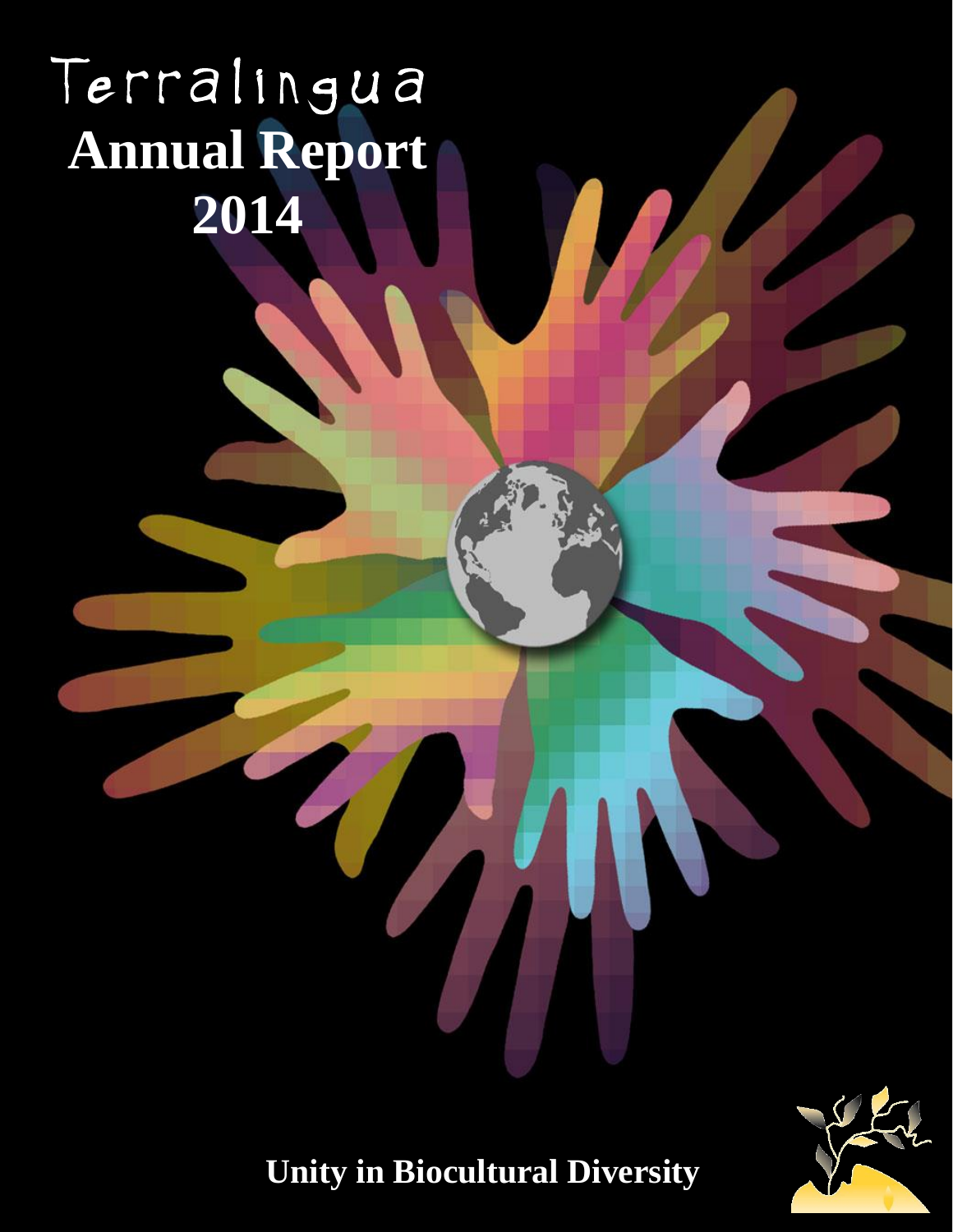# **Salt Spring Island, April 2015**

*Dear Terralingua Friends and Supporters,* 

*As I started writing these notes, it was only a few days since Cyclone Pam tore its way with devastating force through the Pacific island nation of Vanuatu. When disasters like this hit, it's natural to focus on immediate emergency needs: water, food, shelter, medical help, rebuilding infrastructure. And it's perhaps easy to forget that there is another kind of tragic aftermath that the fury of the elements leaves behind: damage to the magnificent yet fragile web of life in nature and culture that is biocultural diversity*.

*The cyclone that swept through Vanuatu caused tremendous damage to both people and nature in this hotbed of linguistic diversity – with over 100 different languages spoken by a population of about 250,000, the country with the highest rate of per-capita linguist diversity in the world. For years, committed people in Vanuatu have been working hard to maintain and revitalize their diverse cultural traditions and traditional knowledge systems through a budding grassroots "biocultural diversity movement". Biocultural revival is a crucial process – a rebuilding of that interdependence between humans and the environment that is key to the future of life on earth. A disaster of such proportions can be a huge setback for that process too.*



#### **Director:**

Luisa Maffi

#### **Board of Governors:**

Jessica Brown, Chair Susan Fassberg, Vice-Chair Christopher Dunn, Secretary/Treasurer George Appell, At Large Robert Hershey, At Large Bob Weeden, At Large

#### **Collaborators:**

Carla Paciotto David Harmon Jonathan Loh Stanford Zent Ellen Woodley Ortixia Dilts Christine Arpita

*That is why, wherever we are, if we care for our common future, we must keep doing all we can to support the persistence and resurgence of the biocultural diversity of life. At Terralingua, that has been our mission for almost twenty years now. We've pursued it passionately through research and international policy, and these days we continue to pursue it no less passionately through education and outreach projects as well. Here's to bring you up to date on our efforts over the past year*.

*On behalf of us all at Terralingua, I want to thank you once more for your support of our mission, and for all you do to promote the idea of biocultural diversity and to put it into practice in everyday life. We look forward to continuing to work with you to forge a path toward a bioculturally rich and thriving future for all people and all of life.*

*With warmest regards,*

drive Maffe

Luisa Maffi, Ph.D Terralingua Co-founder and Director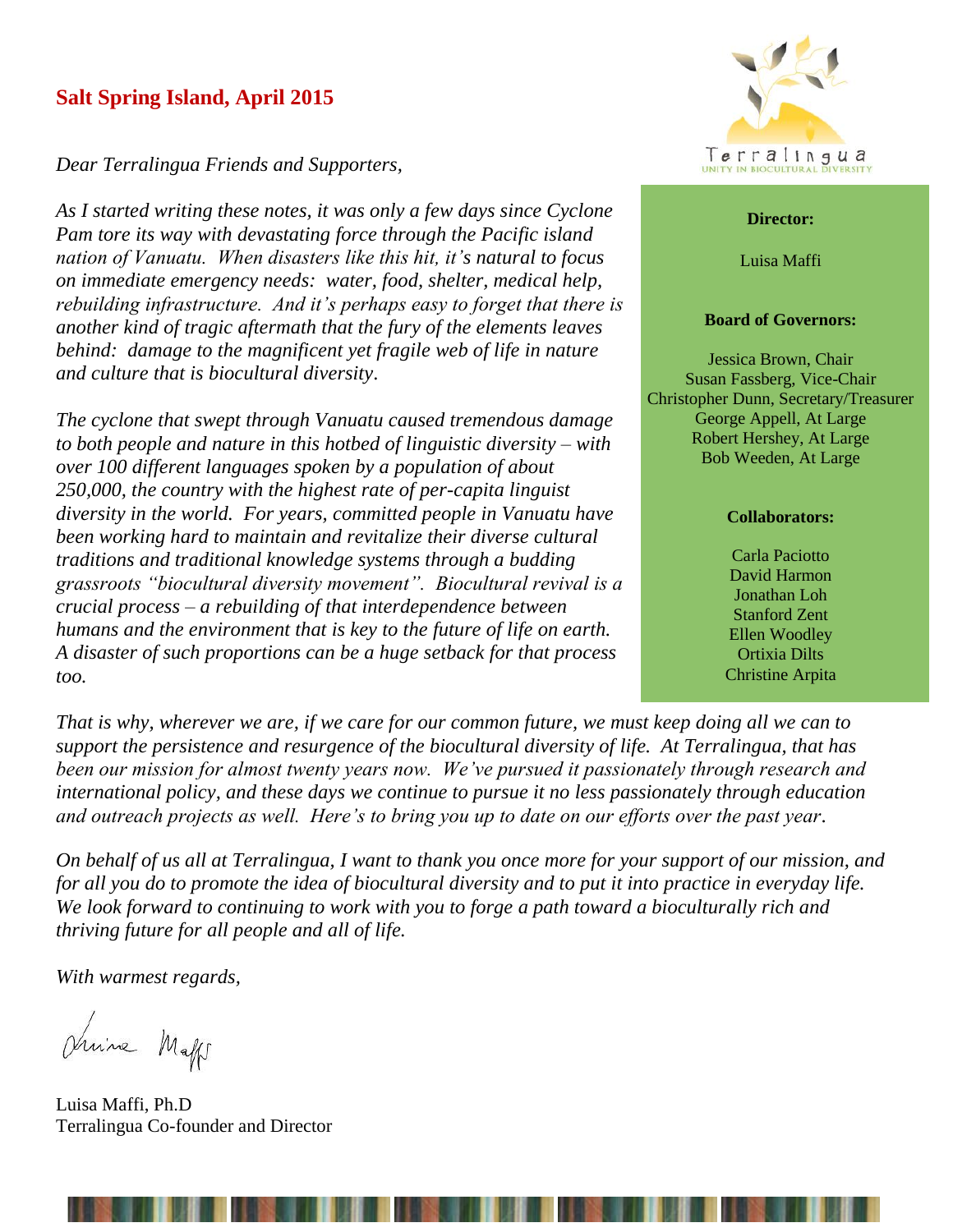In 2014, we continued collaborating with some of our Indigenous partners in [Voices of the Earth,](http://www.terralingua.org/voicesoftheearth/) our project to support the maintenance and revitalization of oral traditions. The Tsilhqot'in First Nation of south-central British Columbia, Canada, with whom we have worked for the past few years, succeeded in their opposition to a gold mining project that would have devastated a significant portion of their territory. Oral history gathered with Terralingua's support contributed to establishing the cultural and spiritual values of this area, which led to the ultimate rejection of the mining project. Later last year, the Tsilhqot'in also won a major victory in Canada's Supreme Court. For the first time in Canadian history, the Court affirmed Tsilhqot'in title to a portion of their unceded traditional territory.





In October, the Tsilhquot'in held a ceremony at Fish Lake, the site of the now defunct mining project, to celebrate these victories and declare a Tribal Park. I was invited to partake in the ceremony, during which a stunning totem carved and donated by the Nuu-chahnulth Fist Nation of coastal British Columbia was erected to mark the Tribal Park. I also participated in a unique pack-hoarse trip led by a Tsilhqot'in elder, retracing one of the ancestral trails once used by Tsilhqot'in to move across the land, according to their traditional semi-nomadic way of life. Both events taught me a lot, not only about Tsilhqot'in culture, but also about the many challenges that remain to protect their lands and to create livelihoods that are both sustainable and build on Tslihqot'in ancestral traditions. These reflections will inspire future Voices of the Earth work we hope to do with the Tsilhqot'in and other Indigenous partners.

Last year we also completed preparation of the series of e-booklets that comprise our [Biocultural Diversity Toolkit,](http://www.terralingua.org/bcdconservation/?page_id=1614) which was supported by the Swift Foundation. The Toolkit aims to introduce biocultural diversity and relevant approaches and tools to a broad audience of researchers, practitioners, and the general public. Each volume includes introductory articles, conceptual and methodological pieces, and case studies, presented in a handsome and userfriendly format. The material was based both on Terralingua's own work and on collaborations with colleagues from all over the world. The volumes are now posted on our [Biocultural Diversity Conservation Portal.](http://www.terralingua.org/bcdconservation) Please visit the Portal to download and peruse the Toolkit volumes. I hope you find them instructive and useful, and please share them with others, too!



iocultural Diversity Toolkit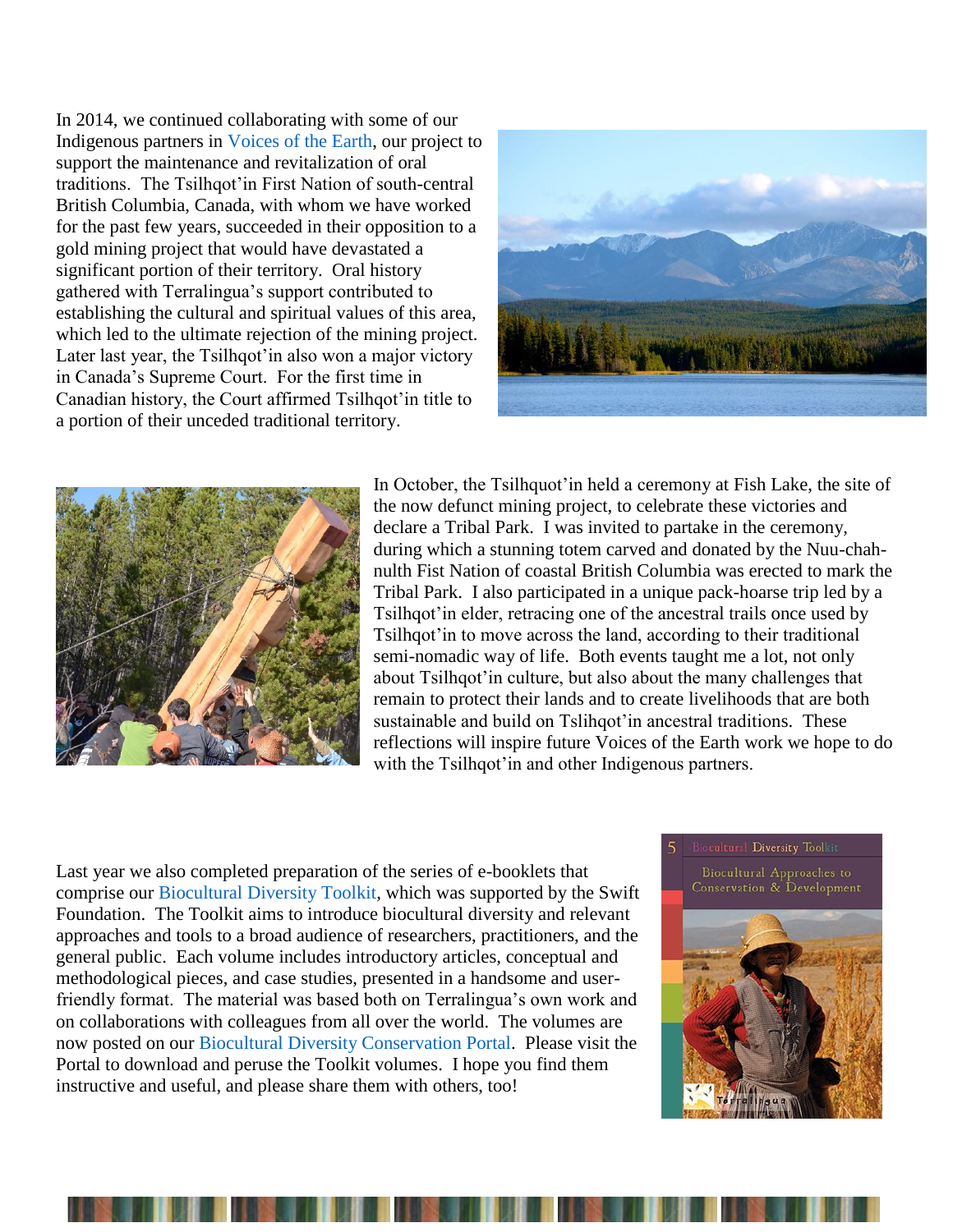In other project news, we are wrapping up the present phase of the [Biocultural Diversity Education Initiative](http://www.terralingua.org/bcdeducation/) (BCDEI), which has been supported by the Berman Foundation. The goal of the BCDEI is to introduce the idea and relevance of biocultural diversity to high school teachers and students, illustrating the links between biological and cultural diversity and between language and traditional environmental knowledge through real-life examples. We prepared [an overview and](http://www.terralingua.org/bcdeducation/)  [other introductory materials](http://www.terralingua.org/bcdeducation/) for teachers, and are completing three initial curriculum lessons: an introduction to biocultural diversity and two case studies, one on the Andamanese people of India, and one on the Xhosa people of South Africa. Once all the materials are ready and available on the BCDEI site, we'll start disseminating them among teachers and educators for testing. The feedback we receive will guide further BCDEI work. In collaboration with people in our worldwide network, we hope to create many more lessons centred around inspiring examples of biocultural diversity from communities around the globe. Contact me with your ideas and suggestions!





In conjunction with this education project, we devoted an issue of our magazine *[Langscape](http://www.terralinguaubuntu.org/langscape/home.htm)* (Summer 2014) to the topic of "Biocultural Approaches to Education." Guest-edited by Yvonne Vizina, a First Nations education expert, this *Langscape* issue features thought-provoking pieces and on-the-ground examples of biocultural approaches to teaching and learning. It makes for a fascinating read, and we believe it will form a valuable complement to the educational materials we are getting ready to disseminate.

As you know, *[Langscape](http://www.terralinguaubuntu.org/Langscape/home.htm)* is now a benefit of [Terralingua membership,](https://terralinguaubuntu.worldsecuresystems.com/users/choose-your-membership) available to members as a downloadable PDF. We are deeply grateful to those of you who have chosen to show your support for Terralingua's mission and goals by becoming members. *Langscape* is an important extension of the voice of Terralingua, through which we seek to promote greater understanding and appreciation of the value of

biocultural diversity. It is a veritable labour of love, but it also represents a major effort for a small organization like ours. We know that all of you have appreciated the magazine in the past. Your support is crucial for us to be able to continue and expand this effort. We're already at work on the next issue, which is shaping up to be another rich and interesting one. We hope that many more of you will choose to become members, knowing that by so doing, you'll keep *Langscape* coming and make the voice of biocultural diversity heard more widely.

PDFs of past issues of the magazine (Vol. 2) are still downloadable for free from the [archives page](http://www.terralinguaubuntu.org/Langscape/langscape-archive) of the *Langscape* site. Print versions of previous and current issues, as well as PDFs of current issues (Vol 3. and beyond), are available to anyone for purchase from our [Market.](http://www.terralinguaubuntu.org/market/market) You also have an option to purchase a yearly print subscription, without becoming a member. Membership entitles you to other benefits in addition to *Langscape*, including access to the "Members Only" zone on our membership site, [Terralingua Ubuntu,](http://www.terralinguaubuntu.org/market/market) and to our Biocultural Diversity Forum, as well as discounts on our books and print magazine.



*Unity in Biocultural Diversity: Together We Can!*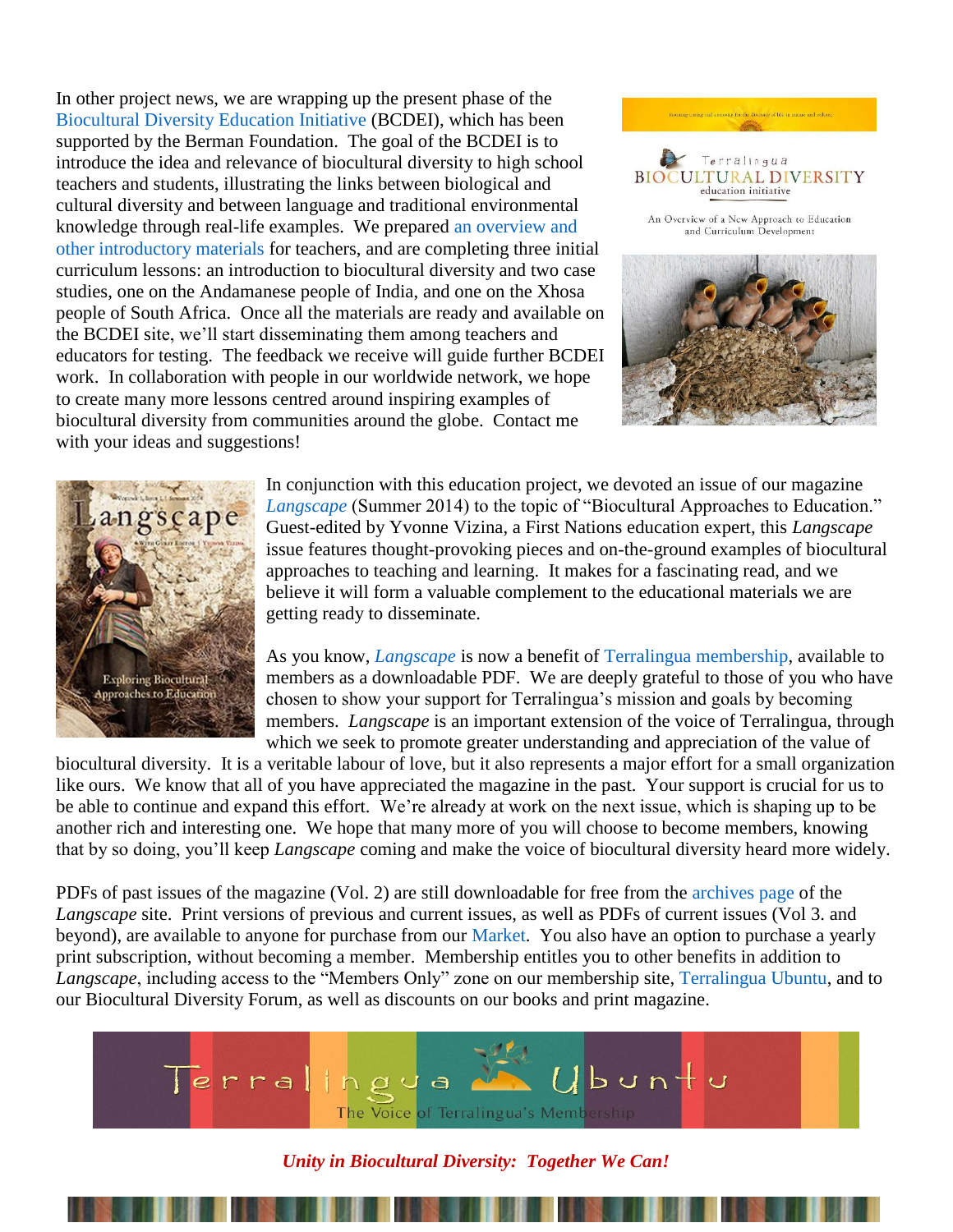# **Sources and Uses of Funds**





# **Expenses**